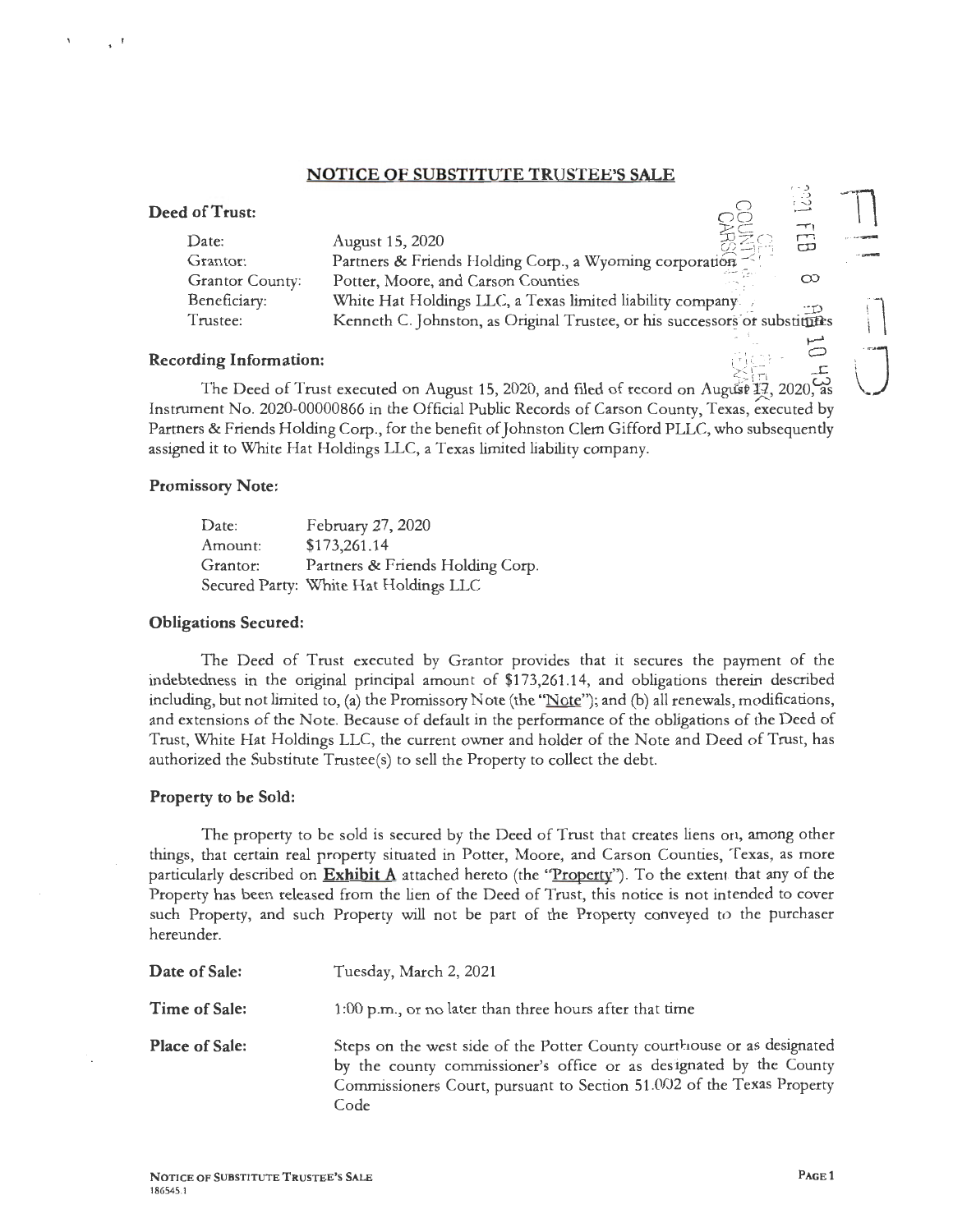## **Terms of Sale:**

The sale will be conducted as a public auction to the highest bidder for cash, except that White Hat Holdings LLC's bid may be by credit against the amount of the unpaid debt secured by the Deed of Trust at the time of sale.

The sale will be made expressly subject to any title matters set forth in the Deed of Trust, but prospective bidders are reminded that by law the sale will necessarily be made subject to all other matters of record affecting the Property, if any, to the extent that they remain in full force and effect and have not been subordinated to the Deed of Trust. The sale shall not cover any part of the Property that has been released from the lien of the Deed of Trust. Prospective bidders are strongly encouraged to examine the applicable property records to determine the nature and extent of such matters, if any.

Pursuant to the Deed of Trust, White Hat Holdings LLC has the right to direct the Trustee to sell the Property in one or more parcels and/or to sell all or only part of the Property.

Pursuant to Section 51.009 of the Texas Property Code, the Property will be sold in "as is" condition, without any express or implied warranties, except as to the warranties of title, if any, provided for under the Deed of Trust. Purchasers will buy the property at the purchaser's own risk and no representation is made concerning the quality of title to be acquired. The Property will be purchased subject to any and all liens, exceptions to title, easements, restrictions, and encumbrances affecting any of the Property or title thereto which are equal or prior to the liens and security interests created by the Deed of Trust.

## **Substitute Trustees Appointed to Conduct Sale:**

In accordance with Section 51.00176 of the Texas Property Code, White Hat Holdings hereby removes the Original Trustee and appoints Kenneth C. Johnston, David M. Clem, Robert W. Gifford, Jim B. Bullock, Catherine E. (Kate) Gaither, Sean M. Affleck, Katya Long, Kenna S. Lemon, or Mary T. Mendoza as Substitute Trustee to succeed to all of the rights, powers, duties and estates granted and delegated in the Deed of Trust to the Original Trustee. The Substitute Trustee's address is JOHNSTON CLEM GIFFORD PLLC, 1717 Main Street, Suite 3000, Dallas, Texas 75201.

**THIS INSTRUMENT APPOINTS THE SUBSTITUTE TRUSTEE(S) IDENTIFIED TO SELL THE PROPERTY DESCRIBED IN THE SECURITY INSTRUMENT IDENTIFIED IN THIS NOTICE OF SALE. THE PERSON SIGNING THIS NOTICE IS THE ATTORNEY OR AUTHORIZED AGENT OF THE MORTGAGEE OR MORTGAGE SERVICER.**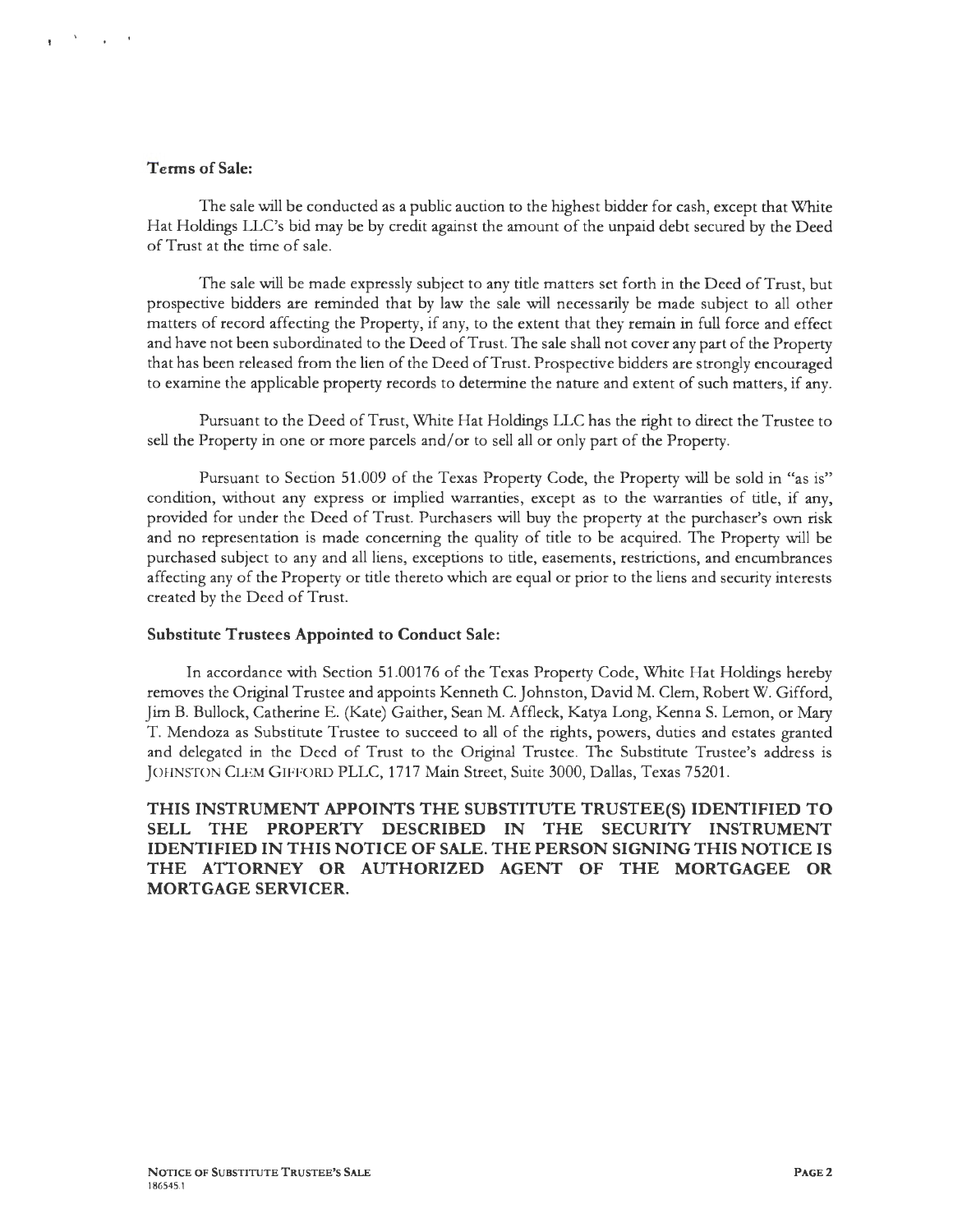## EXECUTED: February 5, 2021

# *Notice Pursuant to Tex. Prop. Code*  $\int$  51.002(i):

Assert and protect your rights as a member of the armed forces of the United States. If you are or your spouse is serving on active military duty, including active military duty as a member of the Texas National Guard or the National Guard of another state or as a member of a reserve component of the armed forces of the United States, please send written notice of the active duty military service to the sender of this notice immediately.

[ ] Kenneth C. Johnston [ ] David M. Clem [ ] Robert W. Gifford [ ] Jim B. Bullock [ ] Catherine E. (Kate) Gaither [X] Sean M. Affleck [ ] Katya Long [ ] Kenna S. Lemon [ ] Mary T. Mendoza JOHNSTON CLEM GIFFORD PLLC 1717 Main Street, Suite 3000 Dallas, Texas 75201 (214) 974-8000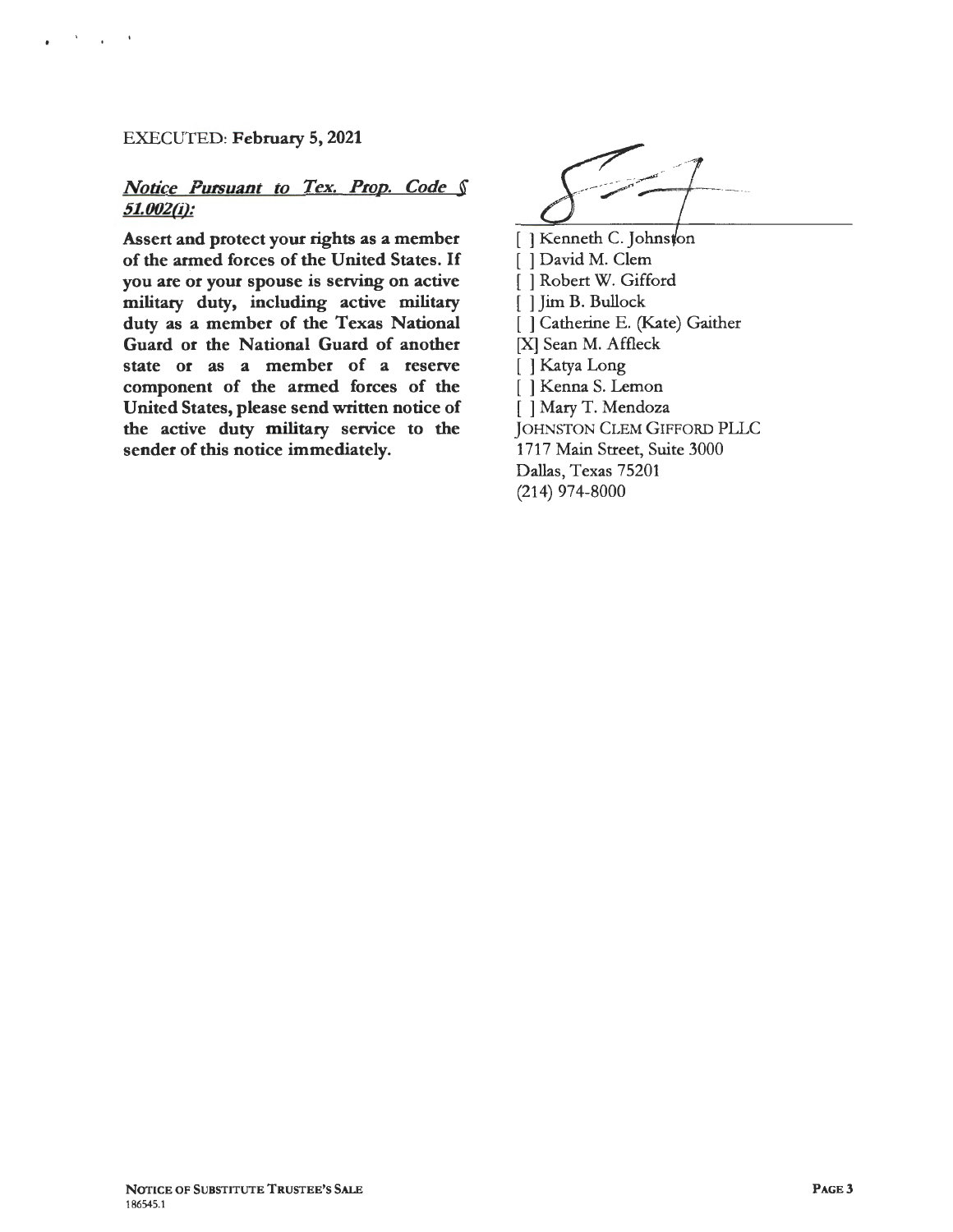## **LEGAL DESCRIPTION Exhibit "A"**

 $\mathbf{q} = \mathbf{q}^T \mathbf{q}$  ,  $\mathbf{q} = \mathbf{q}^T$ 

| Lease          |                           |                             |          | Recording |
|----------------|---------------------------|-----------------------------|----------|-----------|
| #              | <b>Lease Name</b>         | <b>Original Lessee</b>      | Date     | BK/PG/CO  |
| $\overline{4}$ | J.T. Sneed, Jr., ET UX    | Producers & Refiners Corp.  | 6/26/23  | 25/23/M   |
| 5              | Terry Thompson, ET UX     | Producers & Refiners Corp.  | 7/30/23  | 25/100/M  |
| 7              | Mrs. J.C. Warrick         | Amarillo Oil Co.            | 2/27/20  | 23/633/M  |
|                |                           |                             |          | 64/493/P  |
|                |                           |                             |          | 23/123/C  |
|                |                           |                             |          | 19/91/H   |
| 8              | G.E. Thompson, ET VIR     | T.E. Durham                 | 5/31/20  | 22/587/M  |
| 9              | Lee Bivins, ET UX         | The Prairie Oil and Gas Co. | 5/17/25  | 121/513/P |
|                |                           |                             |          | 27/462/C  |
| 10             | August Blissenbach, ET UX | Amarillo Oil Co.            | 8/27/32  | 231/197/P |
| 11             | T.M. Coughlan, ET AL      | Amarillo Oil Co.            | 9/26/32  | 231/400/P |
| 12             | Vernard S. Gary, ET AL    | Amarillo Oil Co.            | 10/01/26 | 133/29/P  |
| 13             | E. Crawford, ET AL        | Producers & Refiners Corp.  | 7/30/23  | 105/506/P |
|                |                           |                             |          | 25/105/M  |
| 15             | Dave N. McBride           | Amarillo Oil Co.            | 2/10/26  | 130/335/P |
| 16             | J.M. Crawford, ET UX      | Amarillo Oil Co.            | 5/05/43  | 79/410/M  |
|                |                           |                             |          | 325/82/P  |
| 17             | M.H. Crawford, ET AL      | Amarillo Oil Co.            | 6/01/43  | 325/281/P |
|                |                           |                             |          | 80/72/M   |
| 20             | J.T. Snead, Jr., ET UX    | Amarillo Oil Co.            | 6/15/32  | 49/147/M  |
| 22             | R.B. Masterson, ET AL     | Master Oil & Gas. Co.       | 6/01/26  | 32/401/M  |
| 25             | O.E. Gober                | C.M. Humphrys               | 1/09/26  | 27/566/M  |
| 30             | Milt Hays                 | Shell Oil Company, Inc.     | 4/01/42  | 77/17/M   |
| 55             | C.L. Kilgore, ET UX       | The Prairie Oil & Gas. Co.  | 7/6/27   | 38/395/M  |
| 56             | N.H. Read                 | Amarillo Oil Co.            | 3/06/29  | 37/171/M  |
| 57             | E.E. White                | N.H. Read                   | 6/19/24  | 27/43/M   |
| 58             | A.W. Kay                  | N.H. Read                   | 6/19/24  | 27/45/M   |
| 59             | C.B. Dodge                | N.H. Read                   | 6/19/24  | 27/41/M   |
| 60             | F. Scruggs, Jr.           | N.H. Read                   | 6/19/24  | 27/39/M   |
| 61             | S.D. McElroy              | N.H. Read                   | 6/19/24  | 27/37/M   |
| 62             | Boston & SW Oil & Gas Co. | N.H. Read                   | 6/19/24  | 27/35/M   |
| 67             | Myra Bradley, ET VIR      | Amarillo Oil Co.            | 8/23/37  | 275/485/P |

| $BK = Book$    | <b>County Codes:</b> | Carson - C    |
|----------------|----------------------|---------------|
| $PG = Page$    |                      | Potter - P    |
| $CO = Country$ |                      | Moore $-$ M   |
|                |                      | Hutchison - H |

 $\mathcal{L}^{\text{max}}_{\text{max}}$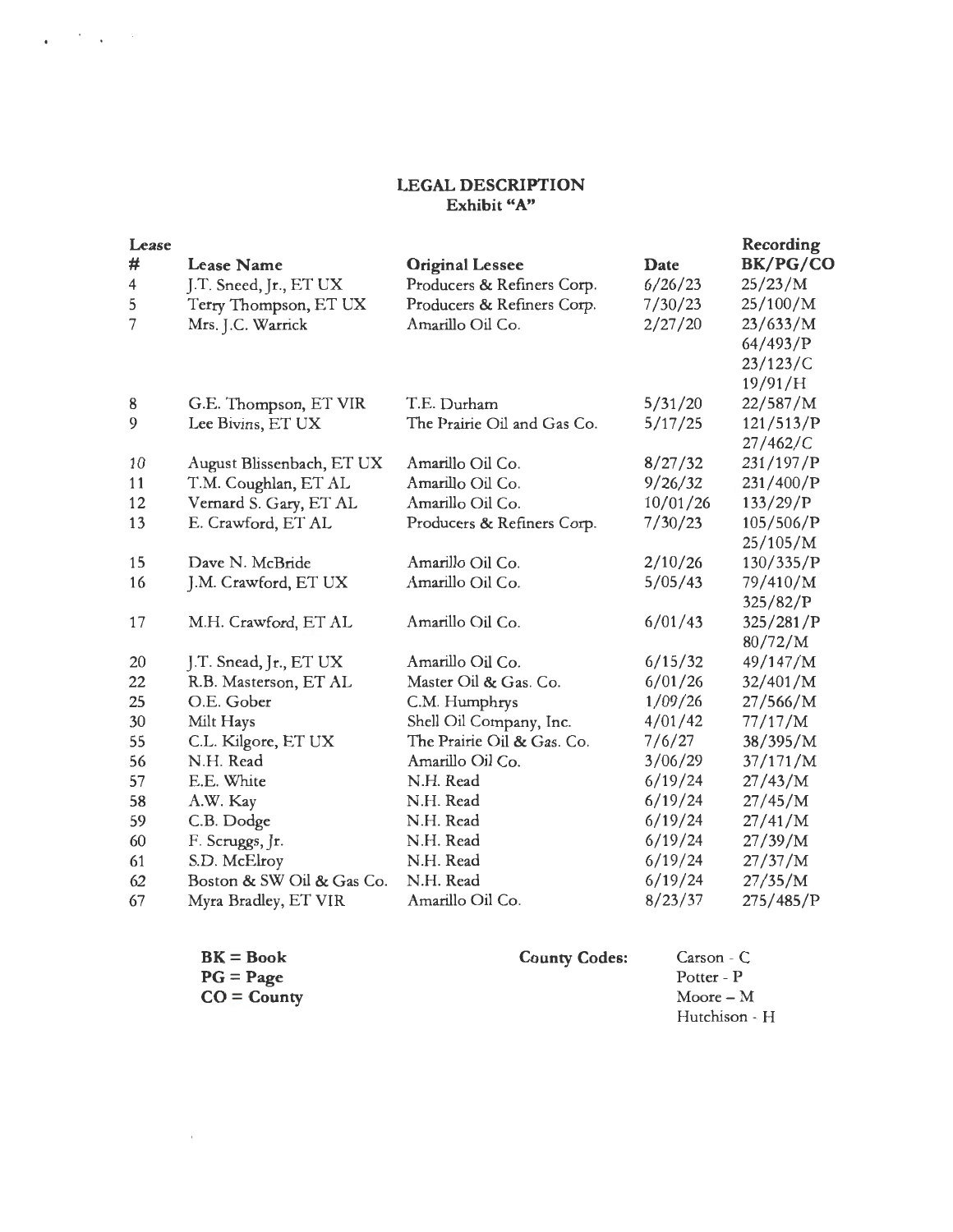| <b>LESSOR</b>            | <b>LESSEE</b>                  | <b>DATE</b> |
|--------------------------|--------------------------------|-------------|
| M. H. Crawford, et al    | Amarillo Oil Co.               | 6/01/43     |
| J. T. Sneed, Jr.         | Fred S. Cook                   | 3/18/26     |
| E. Crawford, et al       | Amarillo Oil Co.               | 4/21/26     |
| J. T. Sneed, Jr., et ux  | Amarillo Oil Co.               | 6/15/32     |
| R. B. Masterson, et al.  | Master Oil & Gas Co.           | 6/01/26     |
| Ray See                  | Sinclair Prairie Oil Co.       | 10/09/35    |
| M. Q. Beauchamp, et al   | Petroleum<br>Phillips          | 2/19/43     |
| O. E. Gober              | Company<br>C. M. Humphrys      | 1/09/26     |
| Fred Butler, et ux       | Sinclair Prairie Oil Co.       | 8/14/35     |
| R. O. C. Brumley, et ux  | A. D. Morton                   | 3/09/26     |
| Mildred Bridges          | Carter Development Co.,        | 3/25/26     |
| L. T. Davis, et ux       | Inc.<br>Phillips Petroleum Co. | 6/22/51     |
| Milt Hays                | Shell Oil Company, Inc.        | 4/01/42     |
| G. W. Miller, et ux      | Sinclair Prairie Oil Co.       | 8/24/35     |
| Elizabeth Nelson         | Sinclair Prairie Oil Co.       | 10/09/35    |
| Evelyn N. Holmes, et vir | Sinclair Prairie Oil Co.       | 10/09/35    |
| William F. Becker, et ux | The Shamrock Oil & Gas         | 10/28/36    |
| W. Taylor                | Corp.<br>J. K. Adair, et al    | 3/26/26     |
| Otis L. Williams, et ux  | Phillips Petroleum Co.         | 1/17/41     |
| V. T. Stowers, et ux     | Sinclair Prairie Oil Co.       | 10/02/35    |
| C. A. Herndon, et ux     | Sinclair Prairie Oil Co.       | 9/21/35     |

**RECORDING**  Vol. 325, Page 82 Potter County, TX Vol. 325, Page 281 Potter County, TX Vol. 80, Page 72 Moore County, TX Vol. 30, Page 446 Moore County, TX Vol. 136, Page 177 Potter County, TX Vol. 49, Page 147 Moore County, TX Vol. 32, Page 401 Moore County, TX Vol. 55, Page 52 Moore County, TX Vol. 81, Page 48 Moore County, TX Vol. 27, Page 566 Moore County, TX Vol. 54, Page 270 Moore County, TX Vol. 30, Page 607 Moore County, TX Vol. 28, Page 443 Moore County, TX Vol. 115, Page 213 Moore County, TX Vol. 77, Page 17 Moore County, TX Vol. 54, Page 333 Moore County, TX Vol. 55, Page 50 Moore County, TX Vol. 55, Page 37 Moore County, TX Vol. 61, Page 30 Moore County, TX Vol. 32, Page 132 Moore County, TX Vol. 74, Page 473 Moore County, TX Vol. 55, Page 301 Moore County, TX Vol. 56, Page 213 Moore County, TX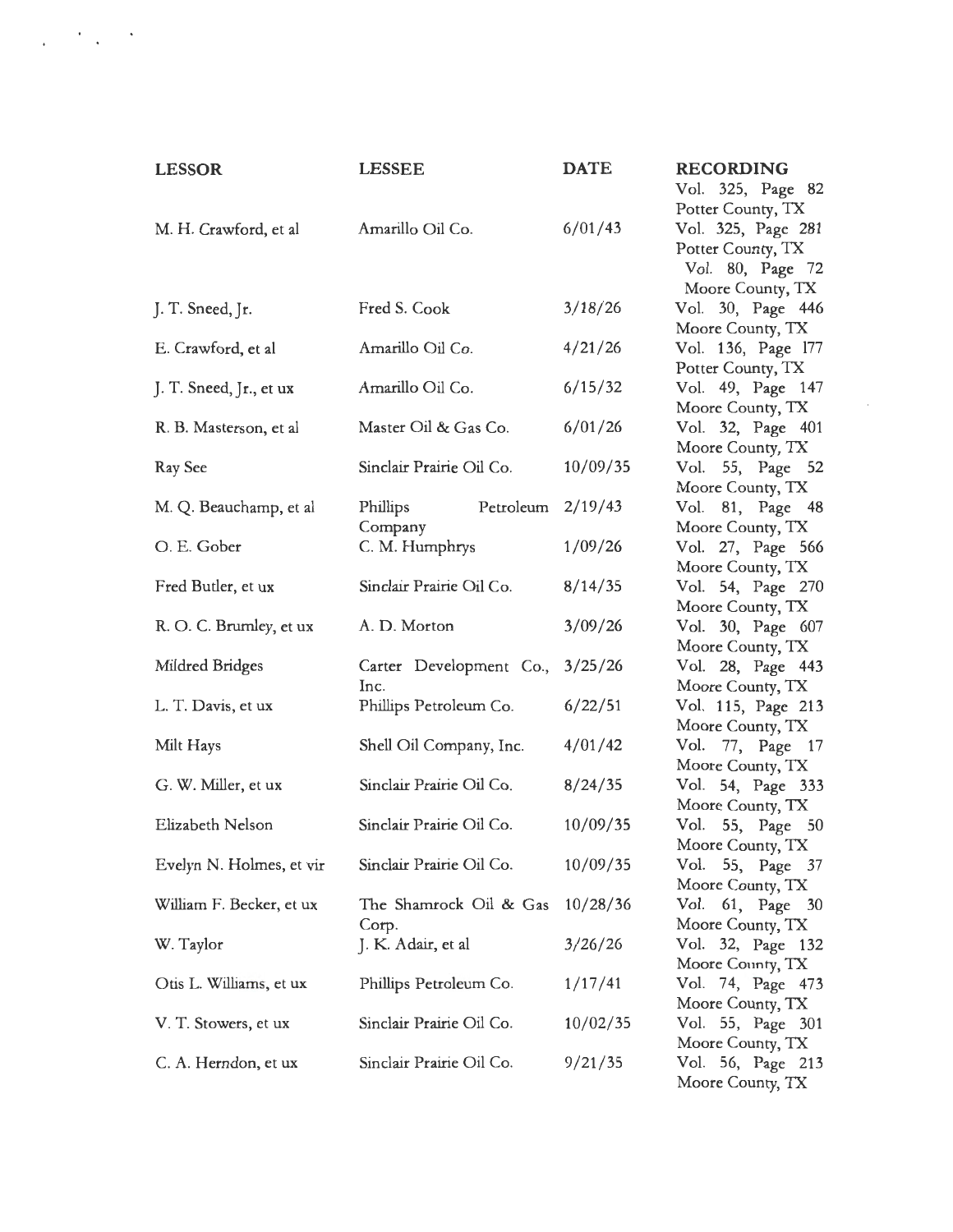| <b>LESSOR</b>                              | <b>LESSEE</b>             | <b>DATE</b> | <b>RECORDING</b>                      |
|--------------------------------------------|---------------------------|-------------|---------------------------------------|
| Petro Royalty Corp.                        | Sinclair Prairie Oil Co.  | 4/03/36     | Vol. 57, Page 258                     |
|                                            |                           |             | Moore County, TX                      |
| The Ohio Fuel Supply Co.                   | Sinclair Prairie Oil Co.  | 3/24/36     | Vol. 55, Page 568                     |
|                                            |                           |             | Moore County, TX                      |
| The Ralvern Corp., et al                   | Sinclair Prairie Oil Co.  | 3/23/36     | Vol. 57, Page 508<br>Moore County, TX |
| Loula B. Powell, et al                     | Sinclair Prairie Oil Co.  | 10/19/36    | Vol. 61, Page 298                     |
|                                            |                           |             | Moore County, TX                      |
| James H. Coker, et ux                      | Sinclair Prairie Oil Co.  | 11/08/35    | Vol. 61, Page 385                     |
|                                            |                           |             | Moore County, TX                      |
| Hulbert S. Clarke                          | Sinclair Prairie Oil Co.  | 11/25/36    | Vol. 60, Page 275                     |
|                                            |                           |             | Moore County, TX                      |
| Florence C. Grier, et al                   | Sinclair Prairie Oil Co.  | 1/15/37     | Vol. 60, Page 326                     |
|                                            |                           |             | Vol. 66, Page 142                     |
|                                            |                           |             | Moore County, TX                      |
| W. L. Day, et ux                           | Phillips Petroleum Co.    | 1/09/41     | Vol. 74, Page 480<br>Moore County, TX |
| J. V. Mills, et al                         | Sinclair Prairie Oil Co.  | 10/30/35    | Vol. 55, Page 43                      |
|                                            |                           |             | Moore County, TX                      |
| The Ralvern Corp., et al                   | Sinclair Prairie Oil Co.  | 3/18/36     | Vol. 57, Page 541                     |
|                                            |                           |             | Moore County, TX                      |
| Harriet D. Witherbee, et al                | Phillips Petroleum Co.    | 9/07/39     | Vol. 72, Page 131                     |
|                                            |                           |             | Moore County, TX                      |
| Arthur Nield, et ux                        | Wm. Kane                  | 10/02/36    | Vol. 59, Page 441                     |
|                                            |                           |             | Moore County, TX                      |
| W. J. Stubblefield, et al                  | Phillips Petroleum Co.    | 7/07/41     | Vol. 75, Page 402                     |
|                                            |                           | 1/30/37     | Moore County, TX<br>Vol. 60, Page 607 |
| Petro Royalty Corp.                        | Phillips Petroleum Co.    |             | Moore County, TX                      |
| Florence C. Grier, et al                   | Phillips Petroleum Co.    | 3/26/37     | Vol. 60, Page 503                     |
|                                            |                           |             | Moore County, TX                      |
| Rhetta W. Miller, et vir                   | Amarillo Oil Co.          | 8/19/38     | Vol. 49, Page 458                     |
|                                            |                           |             | Moore County, TX                      |
| Mrs. Mary S. Cooper, Ind. Amarillo Oil Co. |                           | 8/19/38     | Vol. 68, Page 489                     |
| Independent<br>and<br>as                   |                           |             | Moore County, TX                      |
| Executrix U/W of J. W.                     |                           |             |                                       |
| Cooper, Deceased                           |                           |             |                                       |
| C. L. Killgore, et ux                      | The Prairie Oil & Gas Co. | 7/06/27     | Vol. 36, Page 395<br>Moore County, TX |
| N.H. Read                                  | Amarillo Oil Co.          | 3/06/28     | Vol. 37, Page 171                     |
|                                            |                           |             | Moore County, TX                      |
| E. E. White                                | N.H. Read                 | 6/19/24     | Vol. 27, Page 43                      |
|                                            |                           |             | Moore County, TX                      |
| A. W. Kay                                  | N.H. Read                 | 6/19/24     | Vol. 27, Page 45                      |
|                                            |                           |             | Moore County, TX                      |
| C. B. Dodge                                | N.H. Read                 | 6/19/24     | Vol.<br>27, Page 41                   |

 $\alpha$  ,  $\beta$  ,  $\beta$  ,  $\beta$ 

Moore County, TX